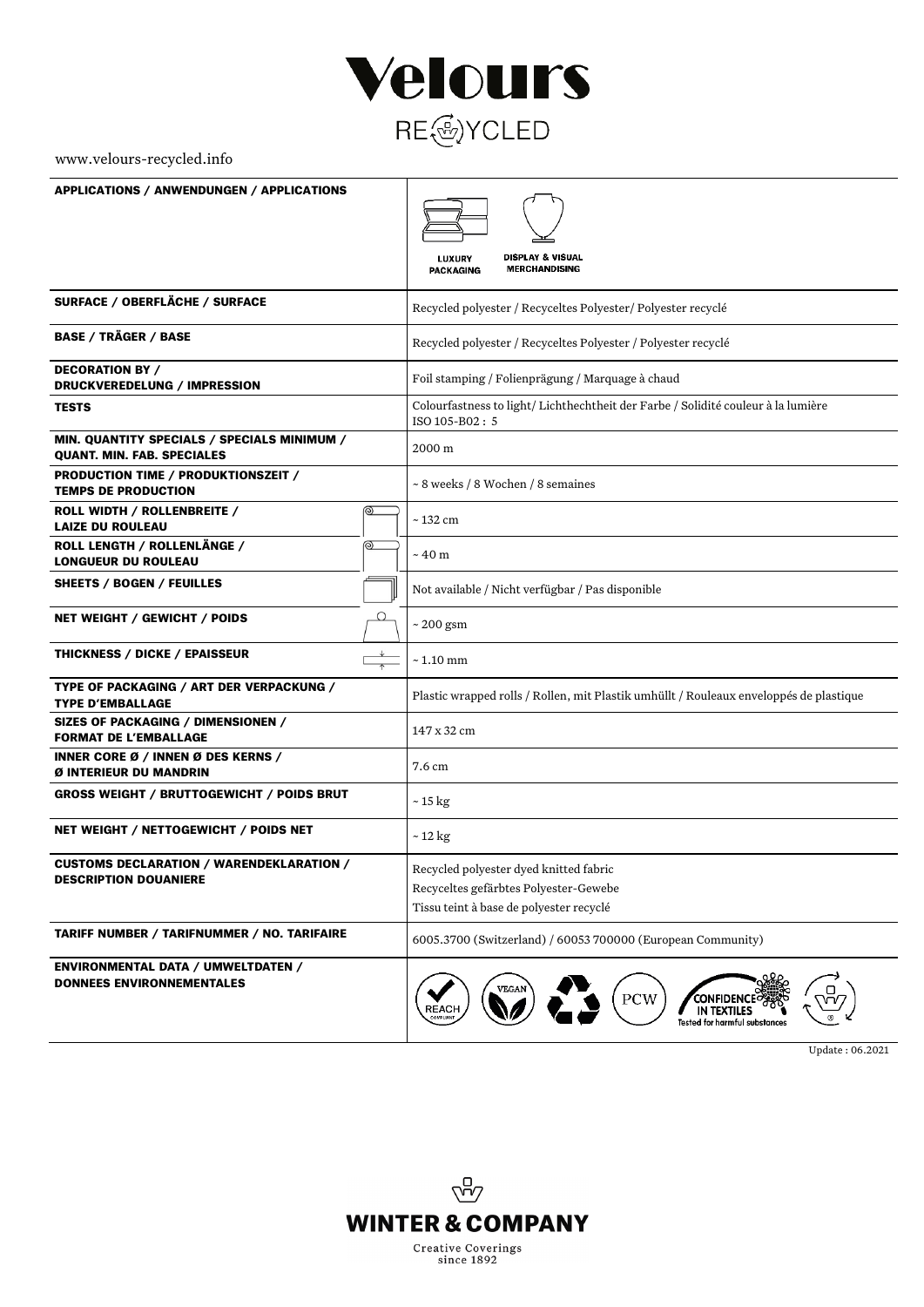

# www.velours-recycled.info

# **ENVIRONMENTAL DATASHEET**



In our modern society, we produce and consume large quantities of plastic bottles. This generates an enormous quantity of waste, which is also called post-consumer waste (PCW). The PET plastic bottles waste is used for the production of the upcycled product VELOURS RECYCLED.

Through this process, we avoid the need of newly resourced polyester yarns and large quantities of plastic.

PCV





264 kg recycled plastic

1000 m **VELOURS RECYCLED**